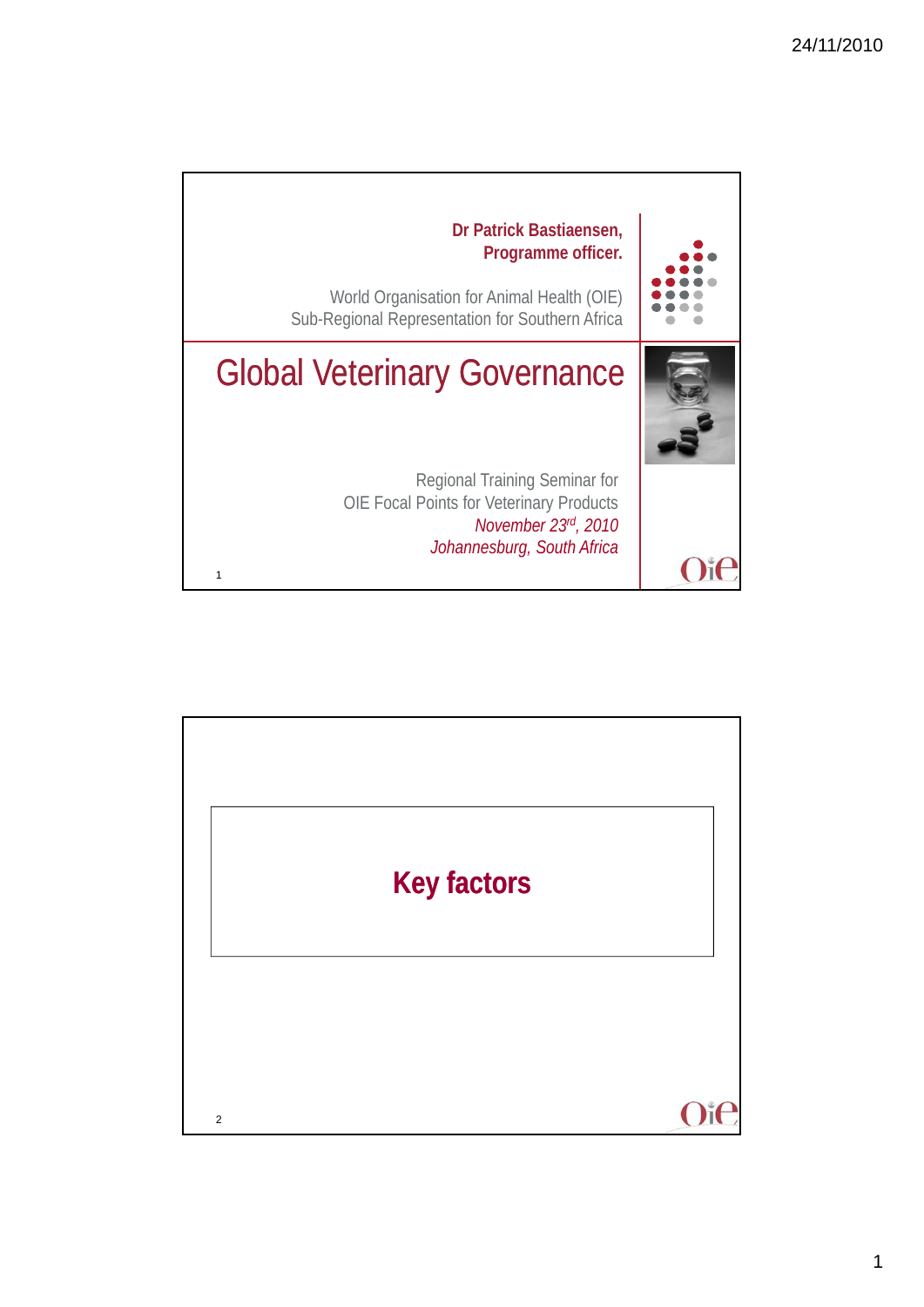

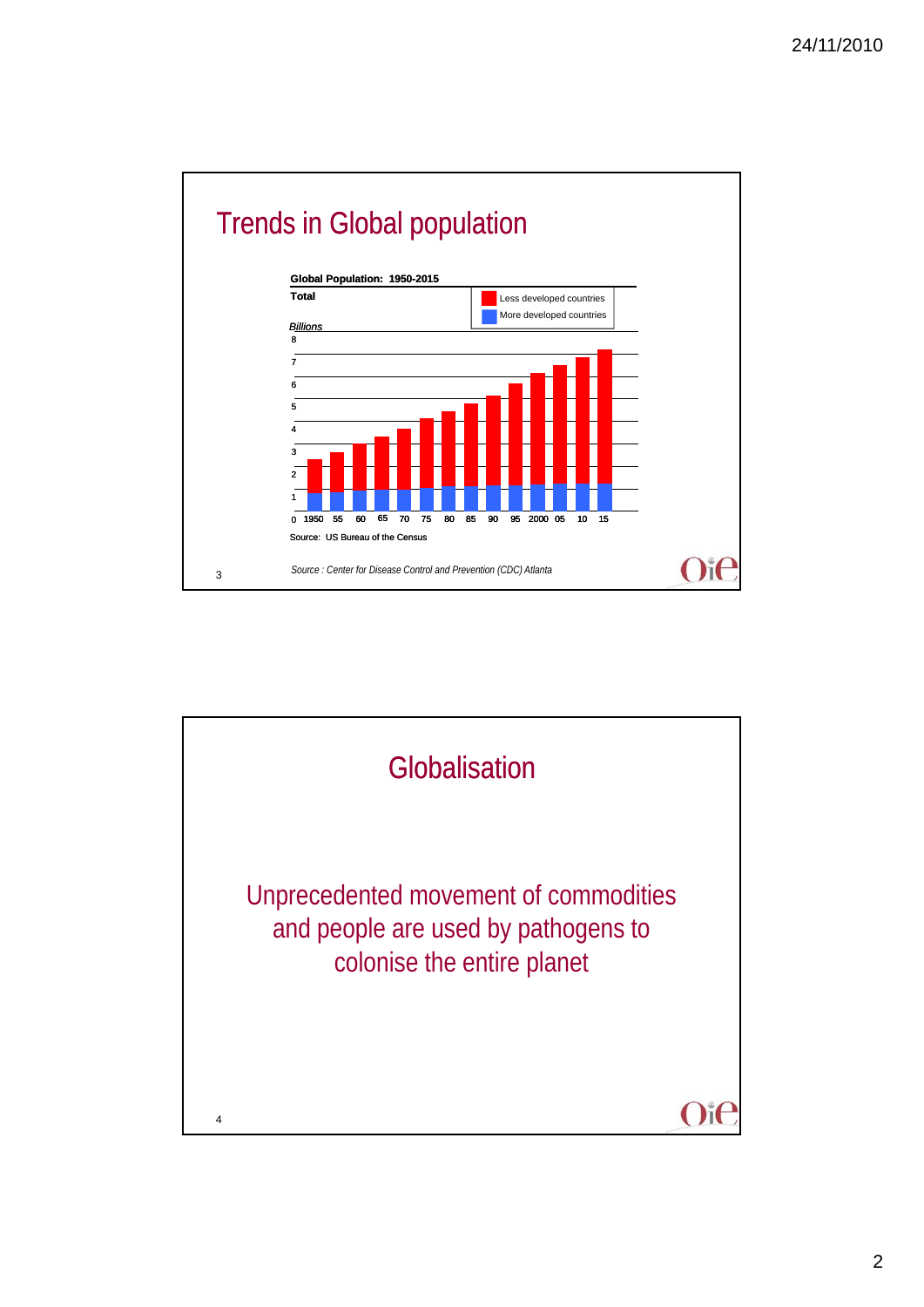

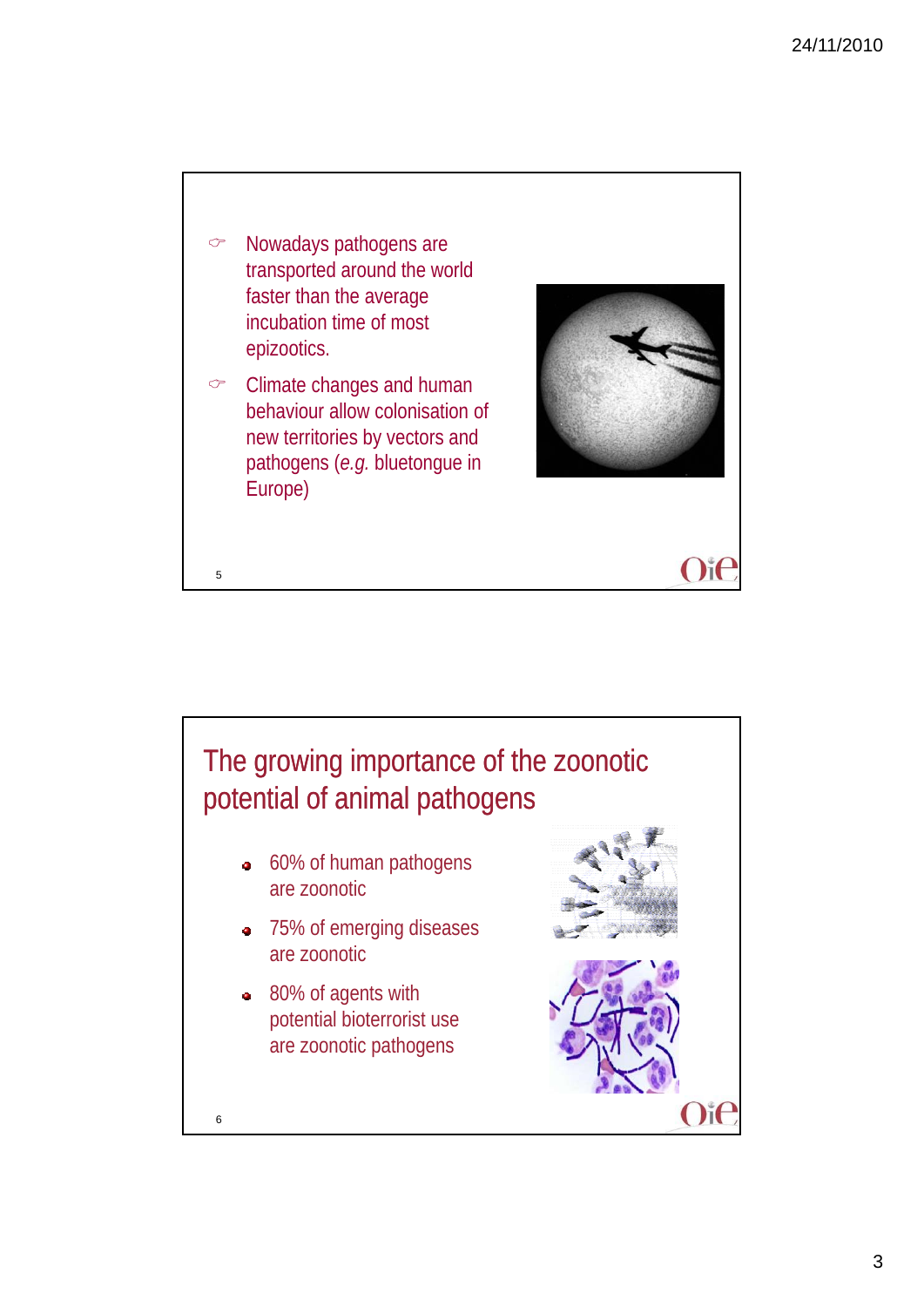

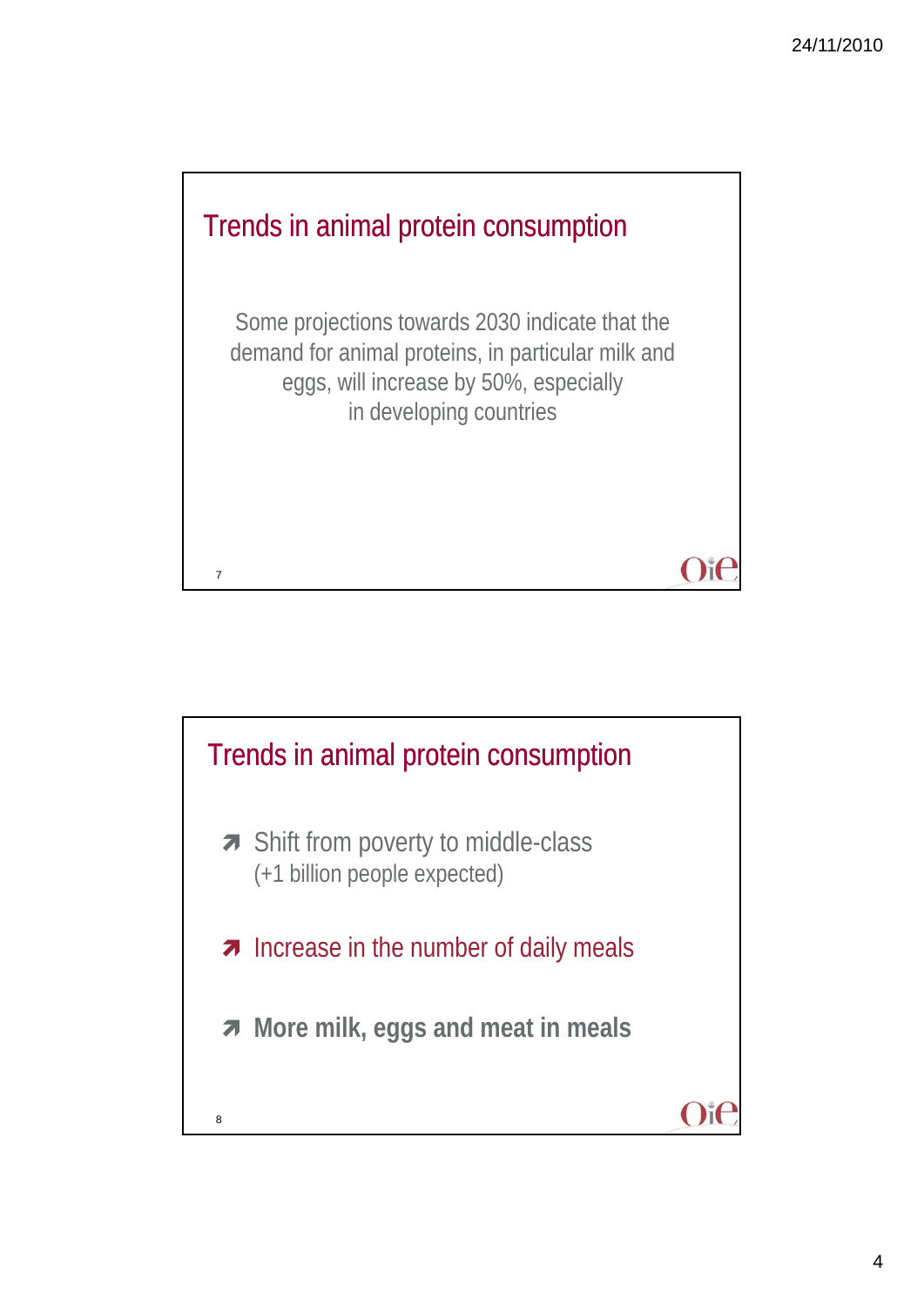## Which concepts to promote in order to protect countries and regions from emerging and re-emerging diseases

- > The Global Public Good concept
- The «One Health » concept

9

> The Good Governance of Veterinary Services

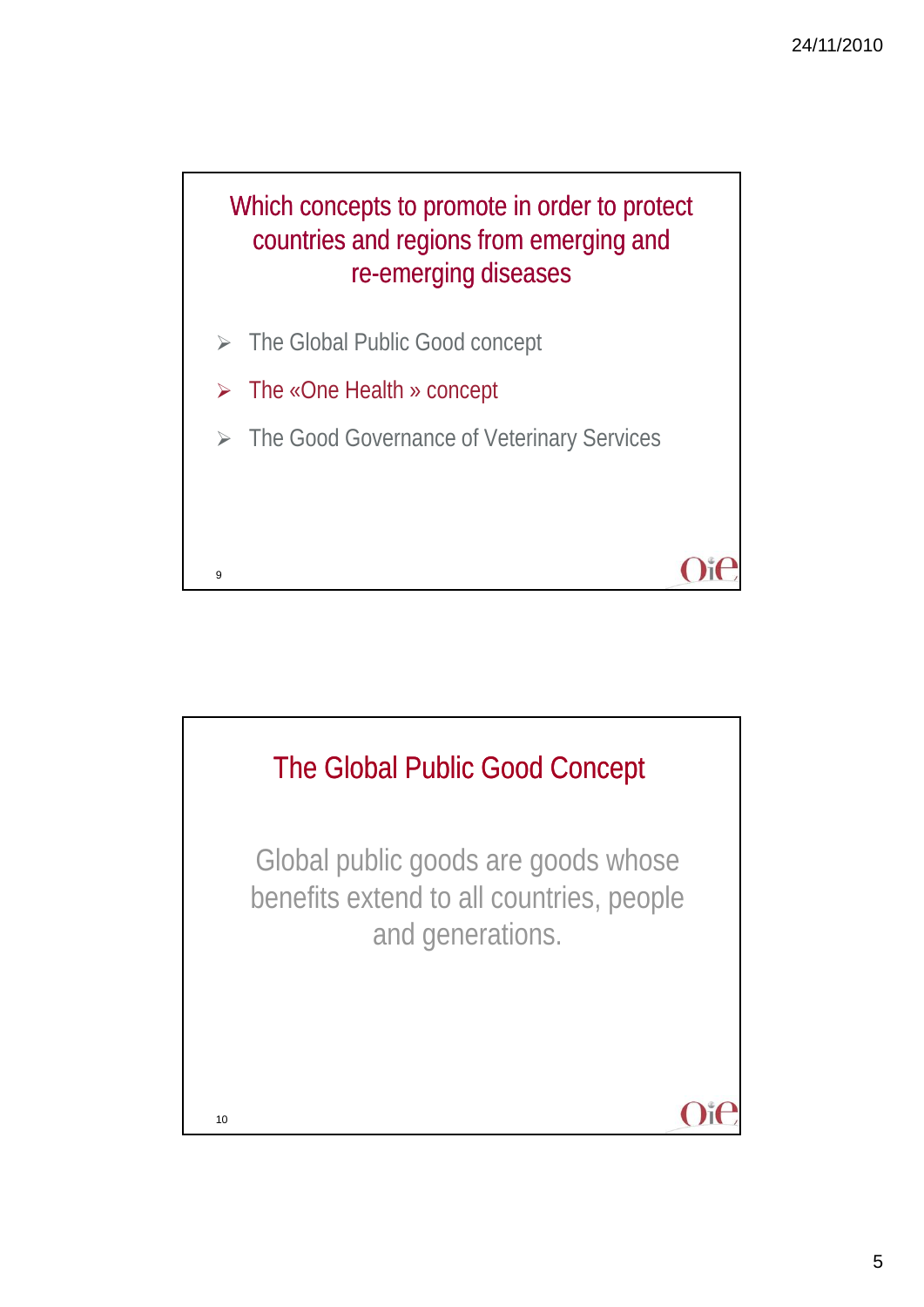

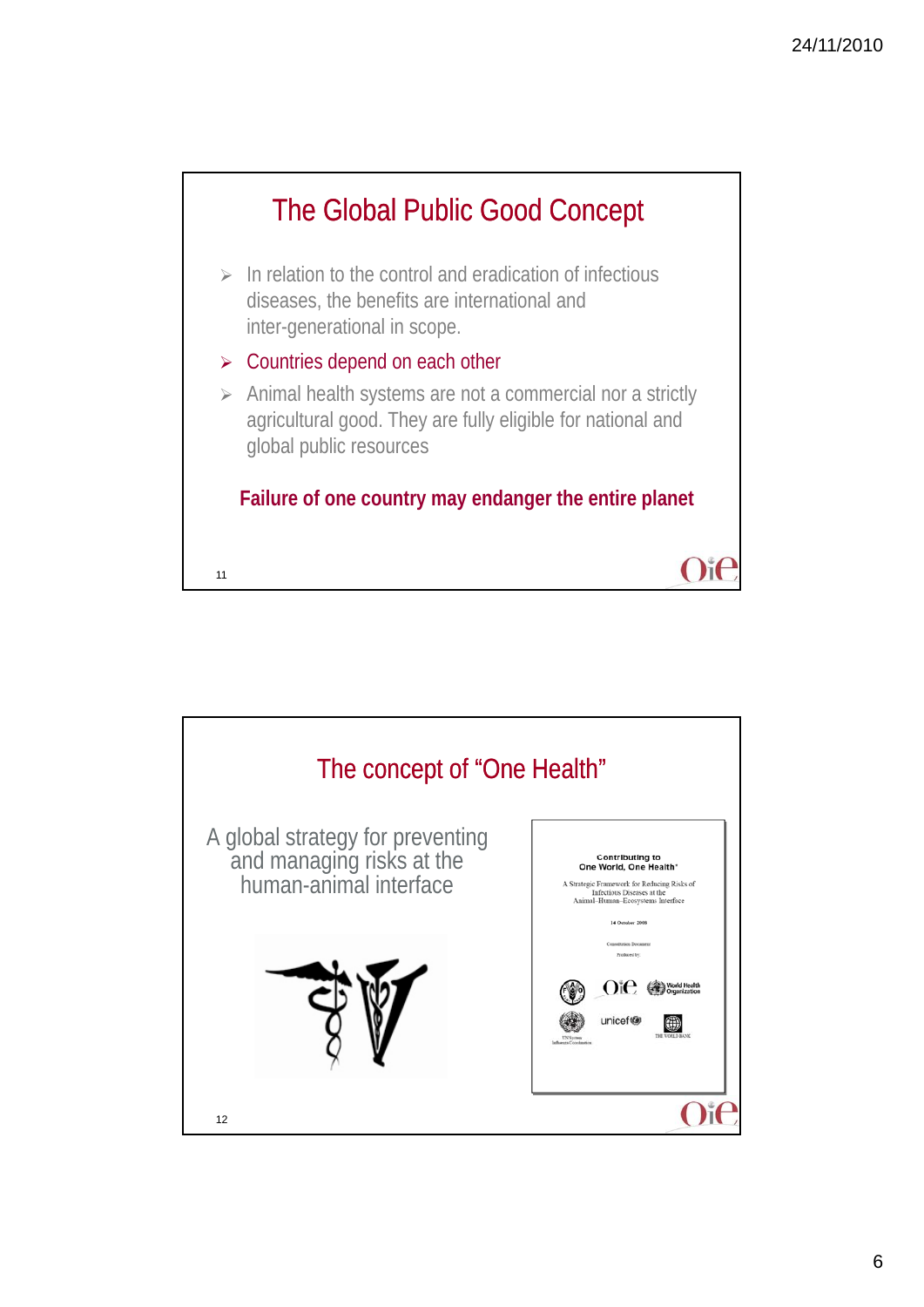

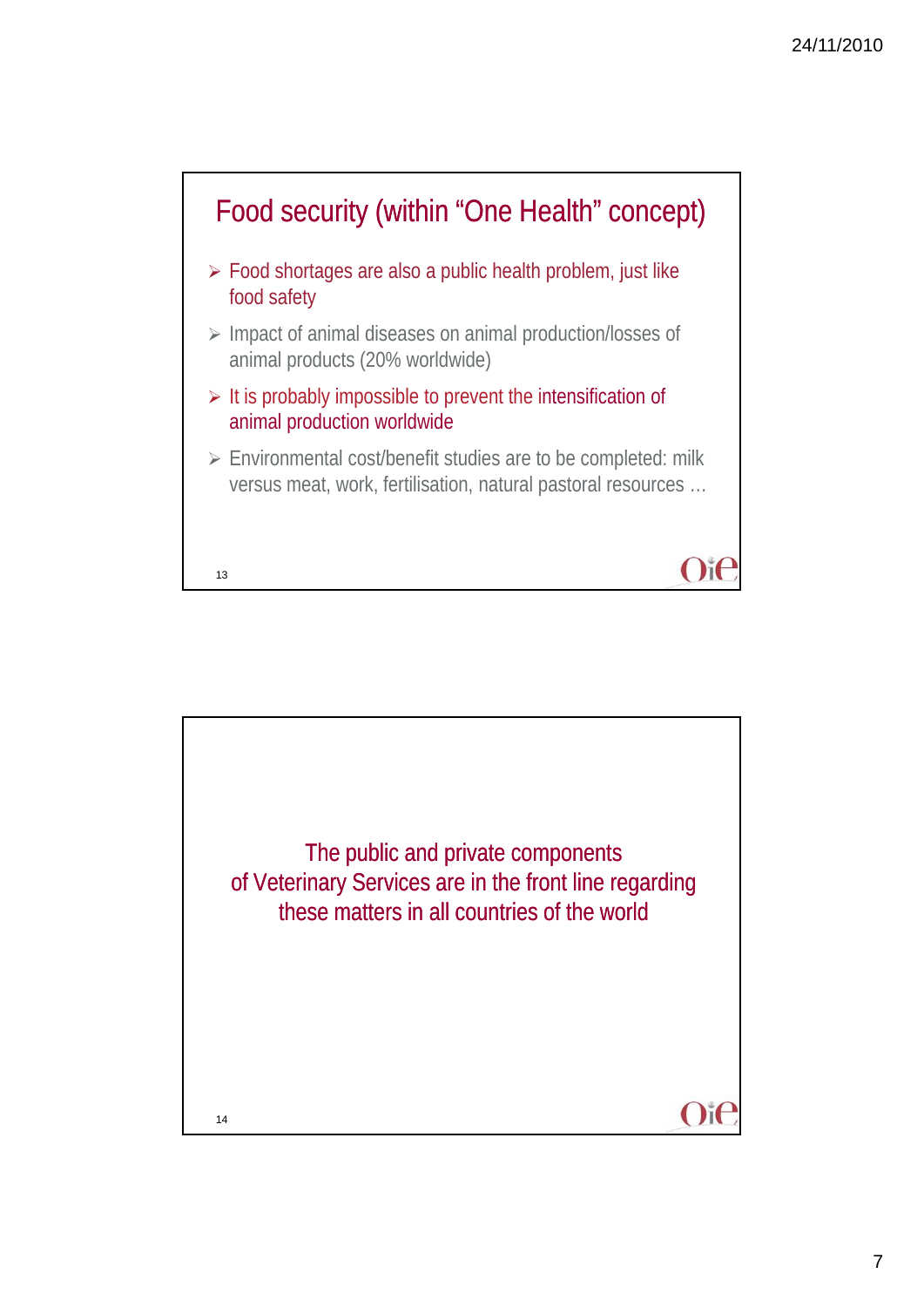

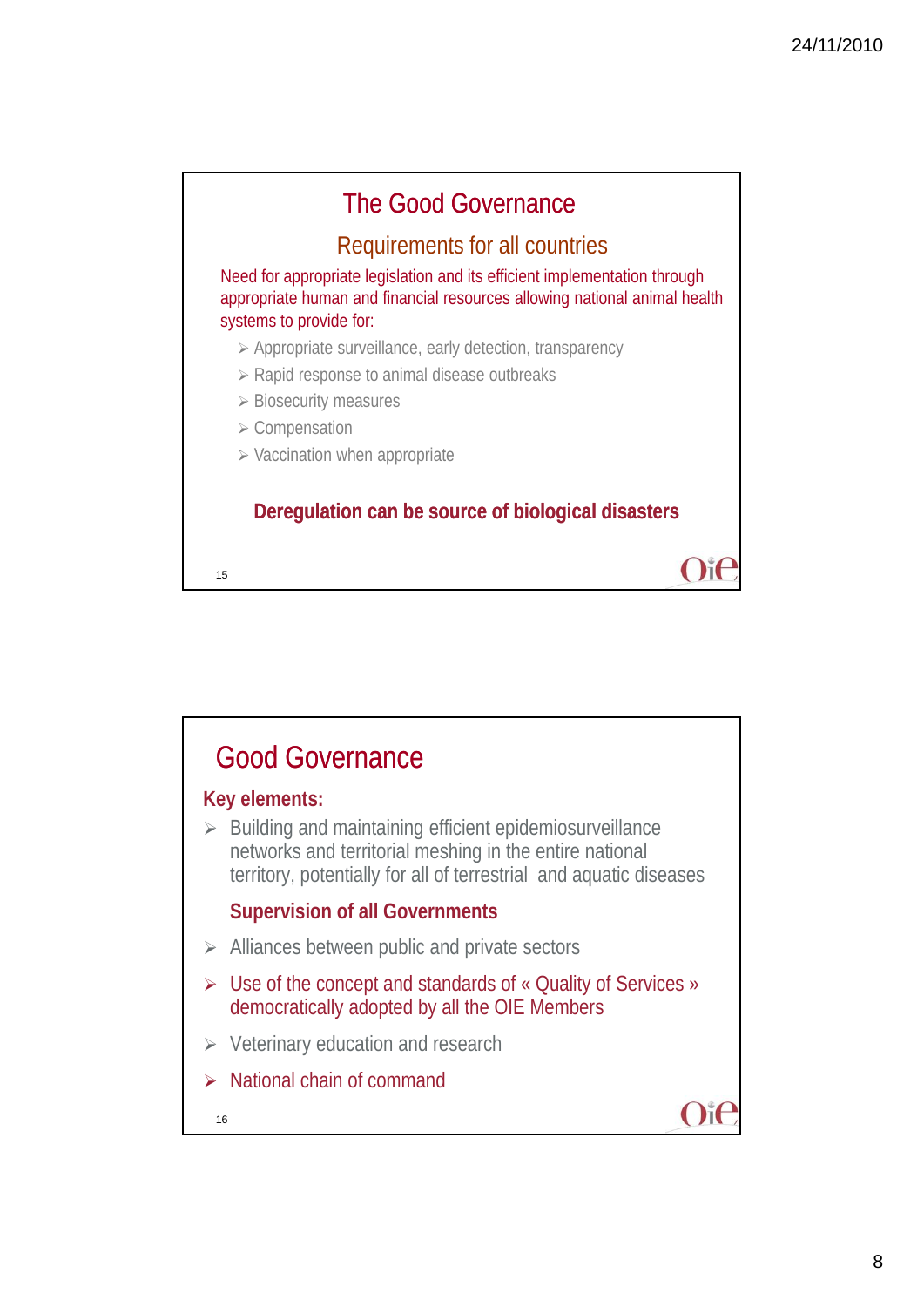

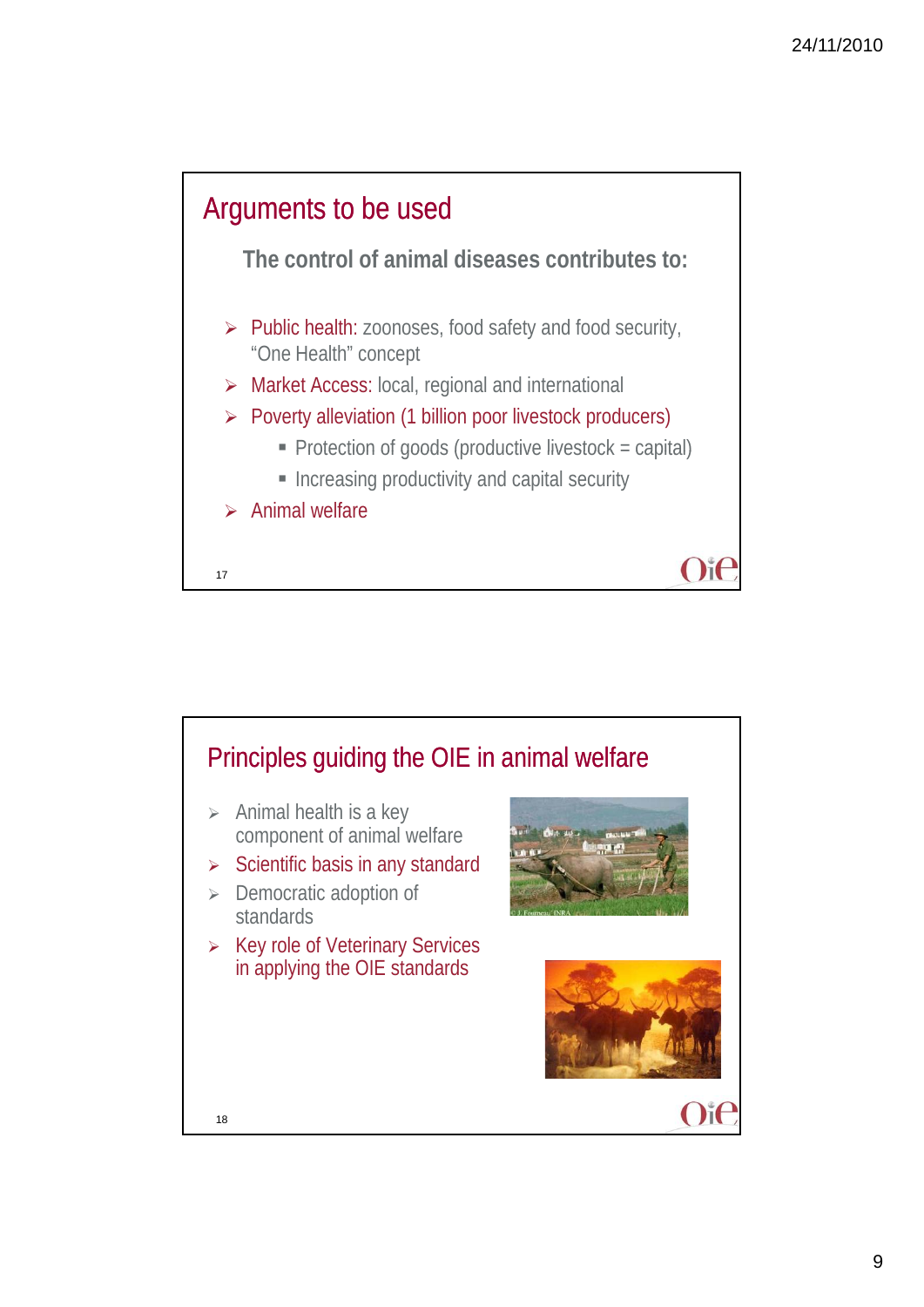## Objectives of the OIE

- **1.** To ensure transparency in the global **animal disease and zoonosis situation**
- 2. To collect, analyse and disseminate scientific veterinary information
- **3.** To provide expertise and encourage international solidarity **in the control of animal diseases**
- **4.** Within its mandate under the WTO SPS Agreement, to safeguard world trade by publishing **health standards** for international trade in animals and animal products
- **5.** To improve the legal framework and resources of **national Veterinary Services**
- 19 **6.** To provide a better guarantee of the **safety of food of animal origin** and to promote **animal welfare** through a science-based approach

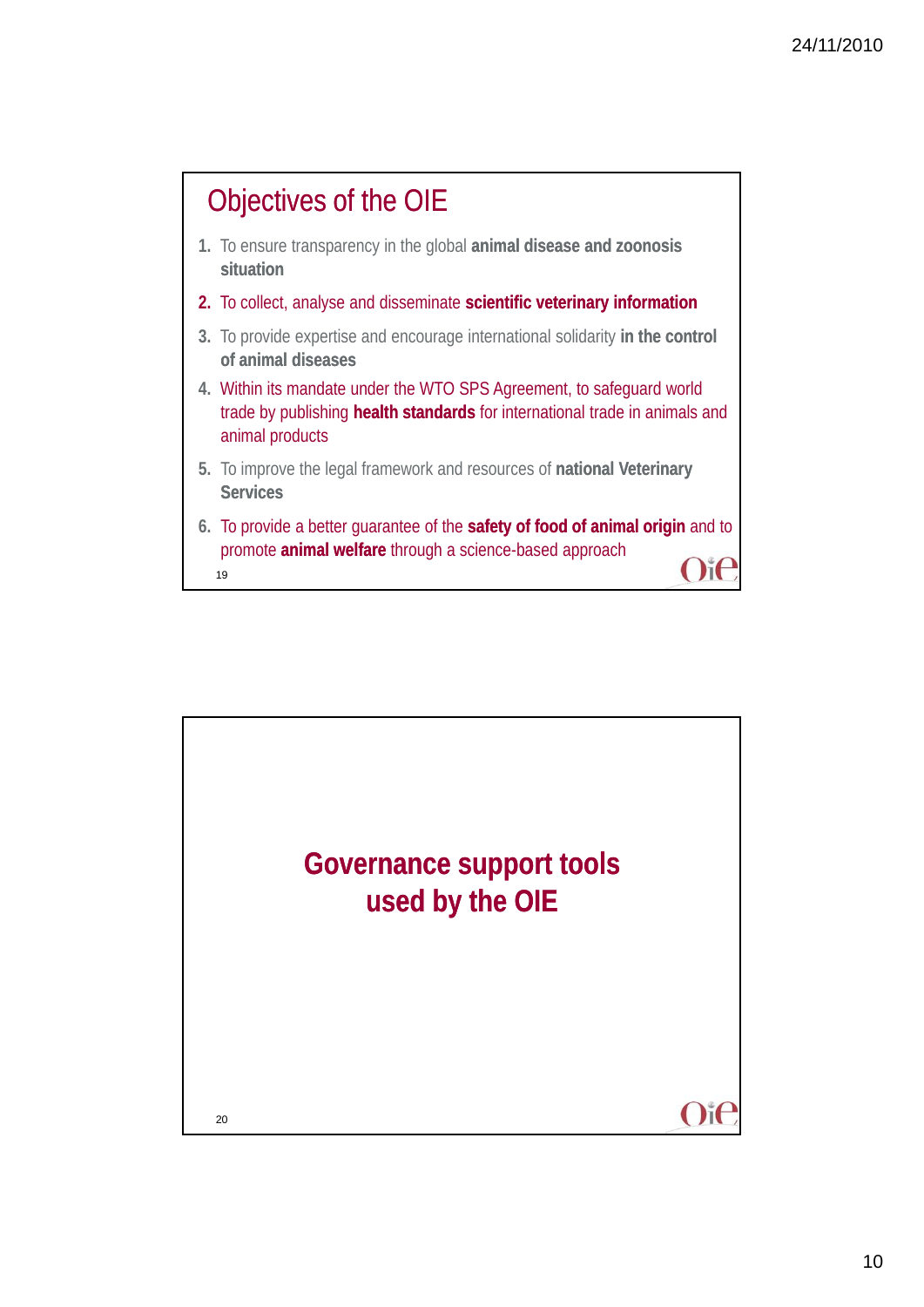

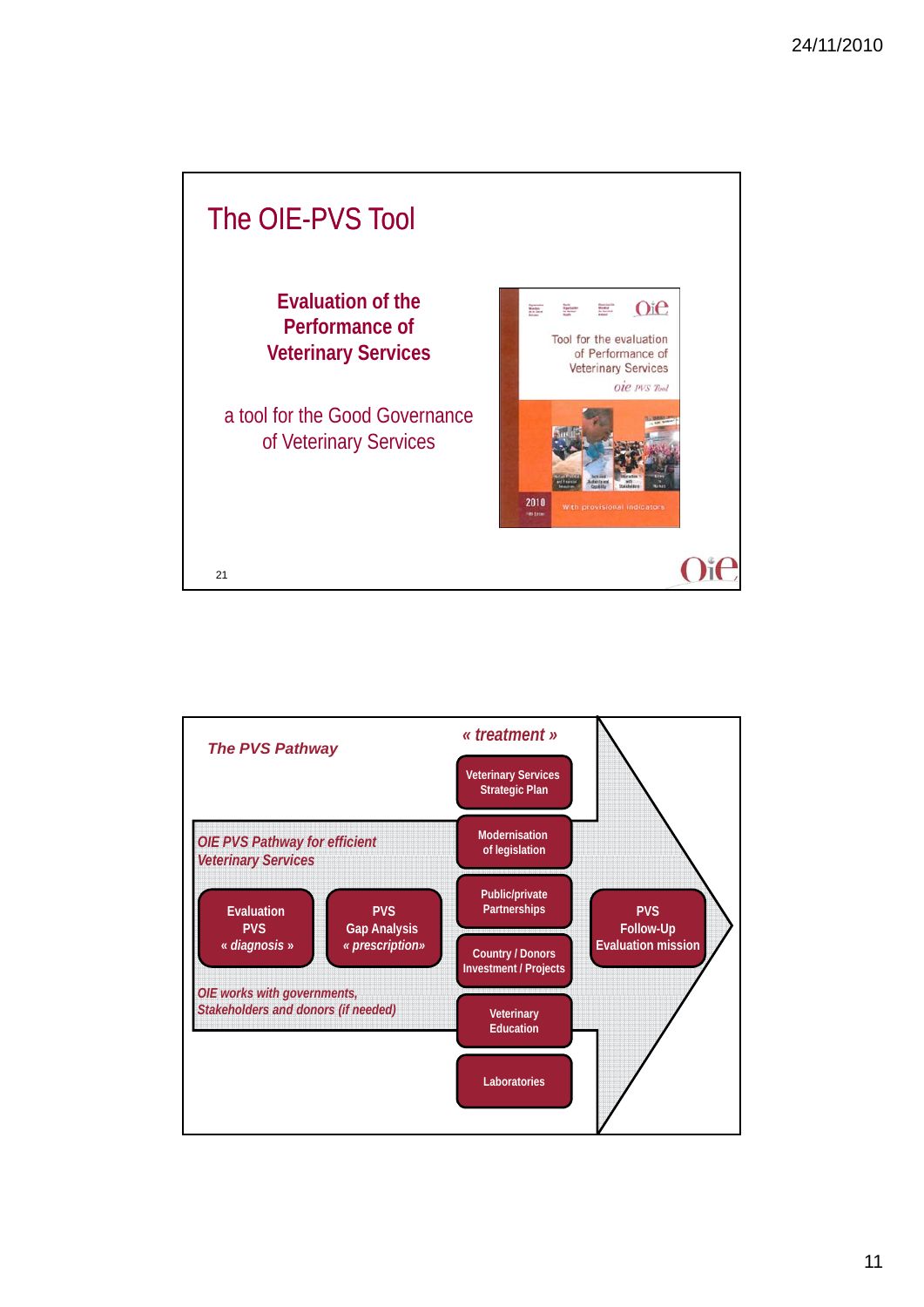

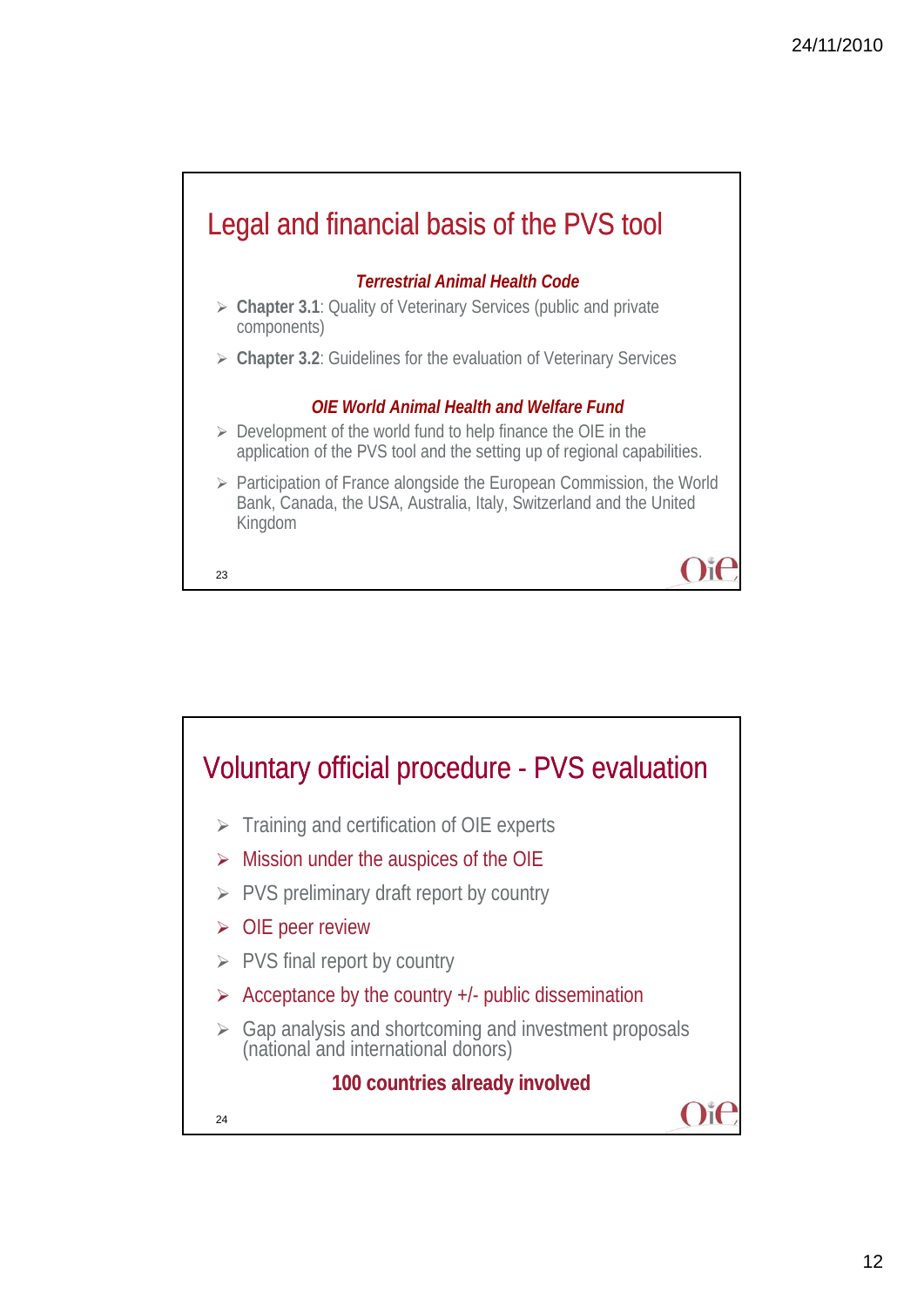

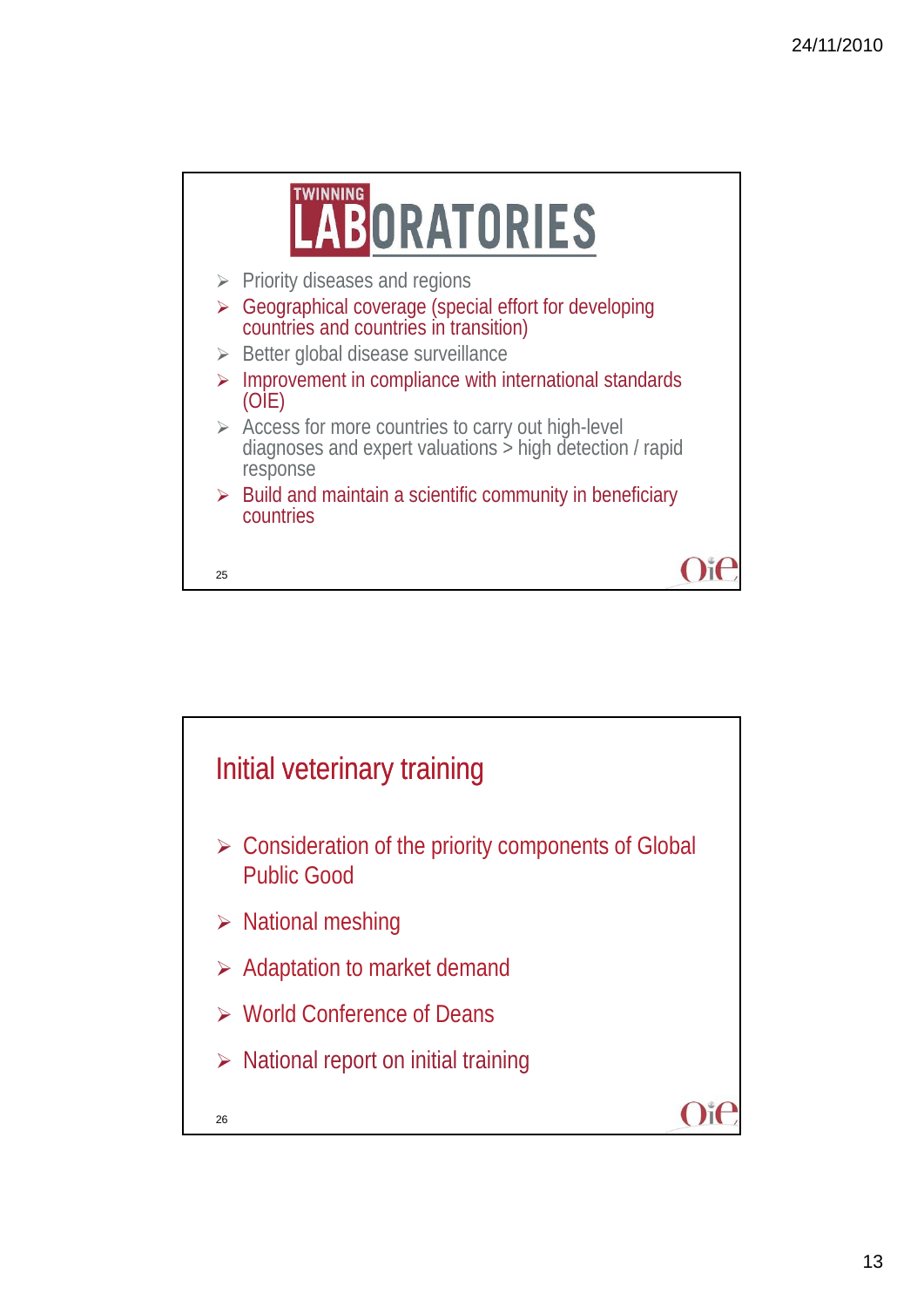